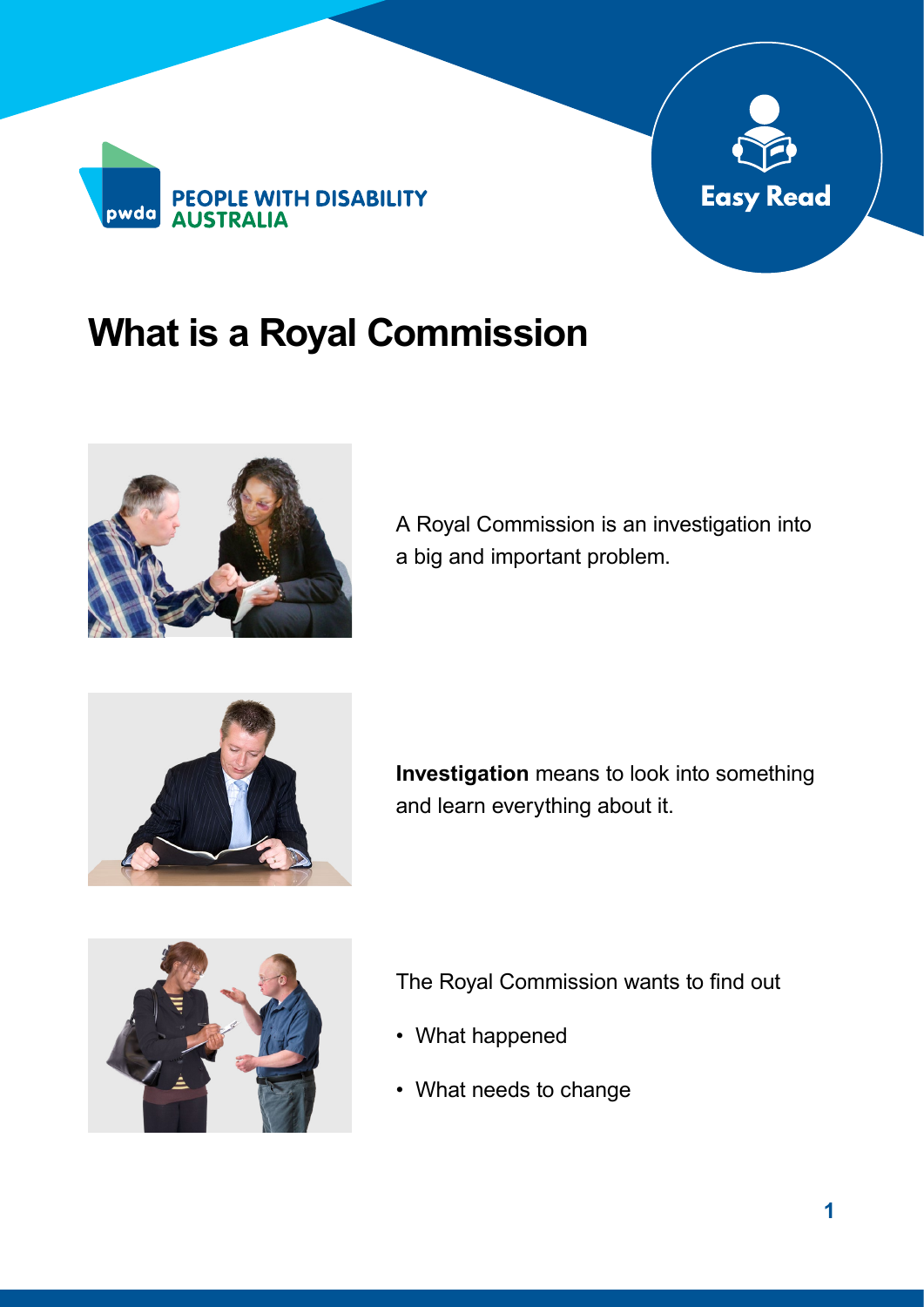## **What can a Royal Commission do**



A Royal Commission can hold public hearings.

A **public hearing** is a meeting where people answer questions and share their stories.



## A **witness** is a person who

- Saw what happened
- Has experiences that are important to talk about
- Knows something important about the issue



**Evidence** means to have proof that something is true.

| Report |
|--------|
|        |
|        |
|        |
|        |
|        |
|        |
|        |
|        |
|        |

A Royal Commission writes a report at the end.

The report tells the government what needs to change.

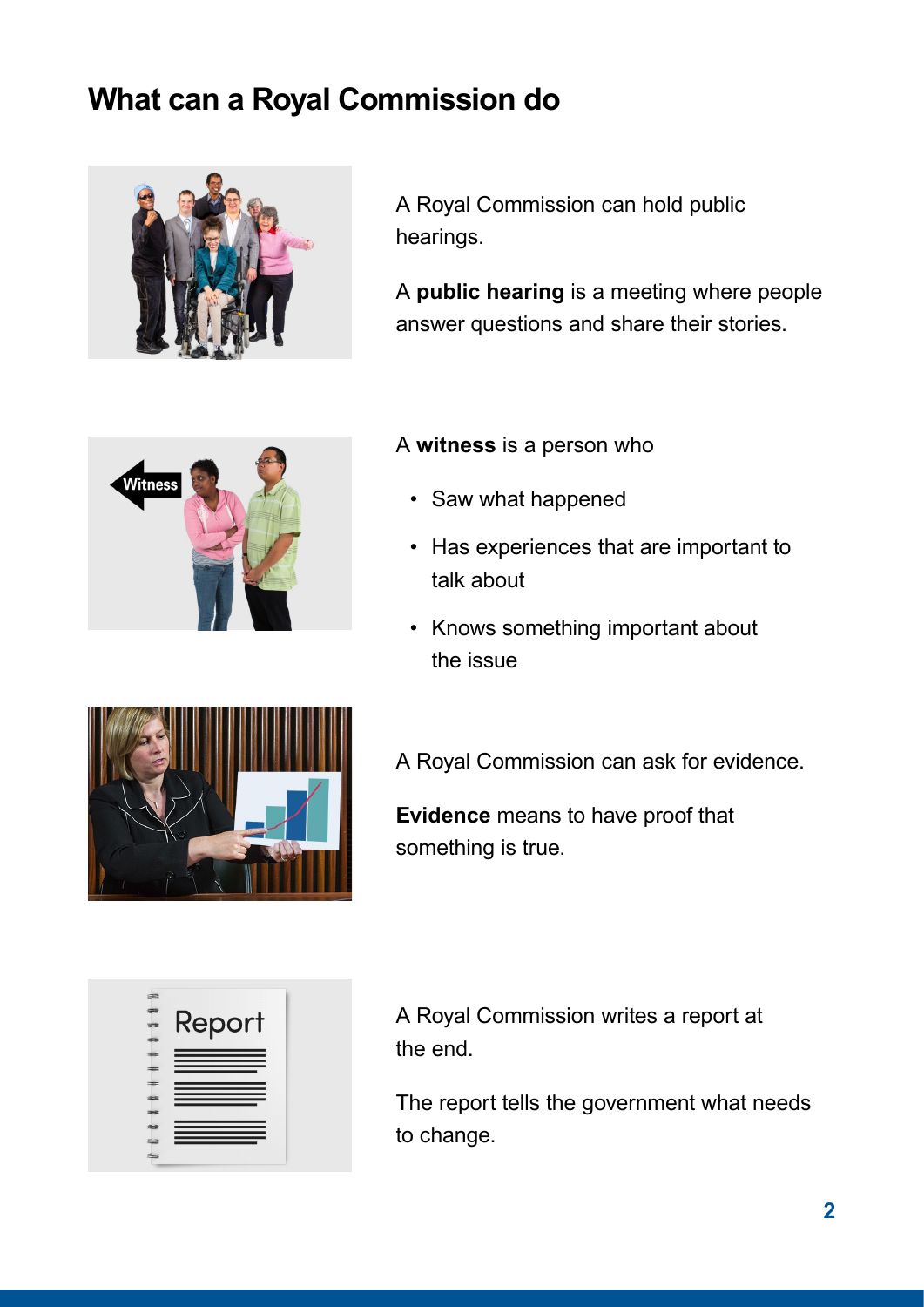## **About the Disability Royal Commission**



The Disability Royal Commission is called the Royal Commission into Violence, Abuse, Exploitation and Neglect of People with Disability.

We say **Disability Royal Commission** for short.



People with disability and disability organisations wanted a Disability Royal Commission for a long time.



We want to tell our stories.



We want things to change for people with disability.